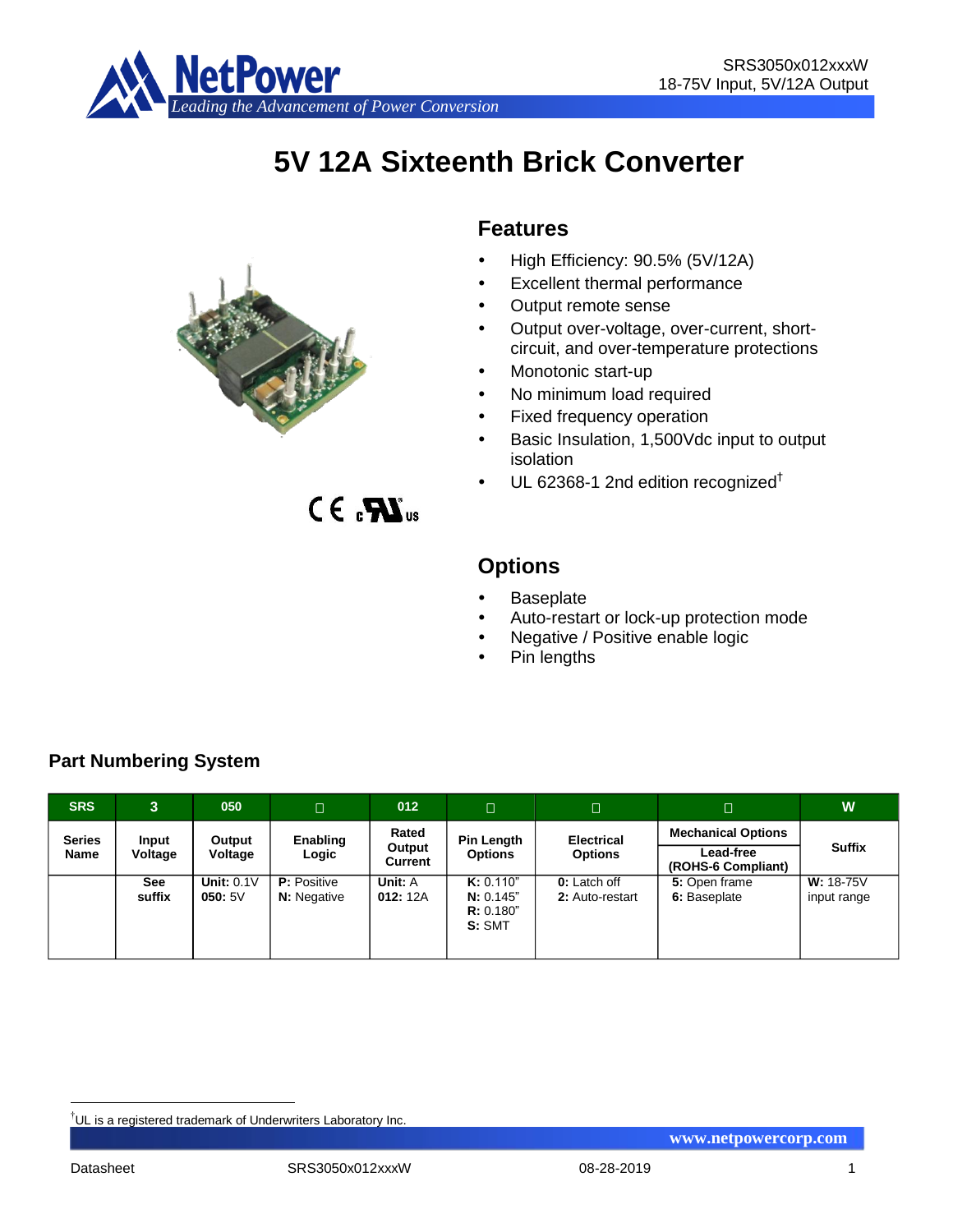

# **Absolute Maximum Rating**

Excessive stresses over these absolute maximum ratings can cause permanent damage to the converter. Operation should be limited to the conditions outlined under the Electrical Specification Section.

| <b>Parameter</b>                                                             | Min    | <b>Max</b> | Unit |
|------------------------------------------------------------------------------|--------|------------|------|
| Input Voltage (continuous)                                                   | $-0.5$ | 75         | Vdc  |
| Input Voltage (< 100ms, operating)                                           |        | 100        | Vdc  |
| Input Voltage (continuous, non-operating)                                    |        | 100        | Vdc  |
| <b>Operating Ambient Temperature</b><br>(See Thermal Considerations section) | $-40$  | $85*$      | °С   |
| Storage Temperature                                                          | -55    | 125        | °С   |

*\*Derating curves provided in this datasheet end at 85ºC ambient temperature. Operation above 85ºC ambient temperature is allowed provided the temperatures of the key components or the baseplate do not exceed the limit stated in the Thermal Considerations section.*

# **Electrical Specifications**

These specifications are valid over the converter's full range of input voltage, resistive load, and temperature unless noted otherwise.

#### **Input Specifications**

| <b>Parameter</b>                                                                         | <b>Min</b> | <b>Typical</b> | <b>Max</b> | Unit       |
|------------------------------------------------------------------------------------------|------------|----------------|------------|------------|
| Input Voltage                                                                            | 18         | 36             | 75         | <b>Vdc</b> |
| Input Current                                                                            |            |                | 6          | A          |
| Quiescent Input Current (typical Vin)                                                    |            | 40             | 60         | mA         |
| <b>Standby Input Current</b>                                                             |            |                | 8          | mA         |
| Input Reflected-ripple Current, peak-to-peak<br>(5 Hz to 20 MHz, 12 µH source impedance) |            | 30             |            | mA         |
| Input Turn-on Voltage Threshold                                                          | 16.5       | 17             | 18         |            |
| Input Turn-off Voltage Threshold                                                         | 15         | 16             | 16.5       |            |
| Input Voltage ON/OFF Control Hysteresis                                                  |            |                |            |            |

### **Output Specifications**

| <b>Parameter</b>                                                                                                                                                                                  | Min      | <b>Typical</b>    | <b>Max</b> | Unit            |
|---------------------------------------------------------------------------------------------------------------------------------------------------------------------------------------------------|----------|-------------------|------------|-----------------|
| Output Voltage Set Point<br>(typical Vin; full load; $Ta = 25^{\circ}C$ )                                                                                                                         |          | 5.0               |            | V               |
| Output Voltage Set Point Accuracy<br>(typical Vin; full load; $Ta = 25^{\circ}C$ )                                                                                                                | $-2$     |                   | $+2$       | %V <sub>O</sub> |
| Output Voltage Set Point Accuracy (over all conditions)                                                                                                                                           | -3       |                   | $+3$       | %Vo             |
| <b>Output Regulation:</b><br>Line Regulation (full range input voltage, 1/2 full load)<br>Load Regulation(full range load, typical Vin)<br>Temperature (Ta = -40 $^{\circ}$ C to 85 $^{\circ}$ C) |          | 0.2<br>0.2<br>0.1 | 0.5<br>0.5 | %Vo             |
| Output Ripple and Noise Voltage<br><b>RMS</b><br>Peak-to-peak (5 Hz to 20 MHz bandwidth, typical Vin)                                                                                             |          |                   | 60<br>180  | mVrms<br>mVp-p  |
| <b>Output Current</b>                                                                                                                                                                             | $\Omega$ |                   | 12         | A               |
| <b>Output Power</b>                                                                                                                                                                               | $\Omega$ |                   | 60         | W               |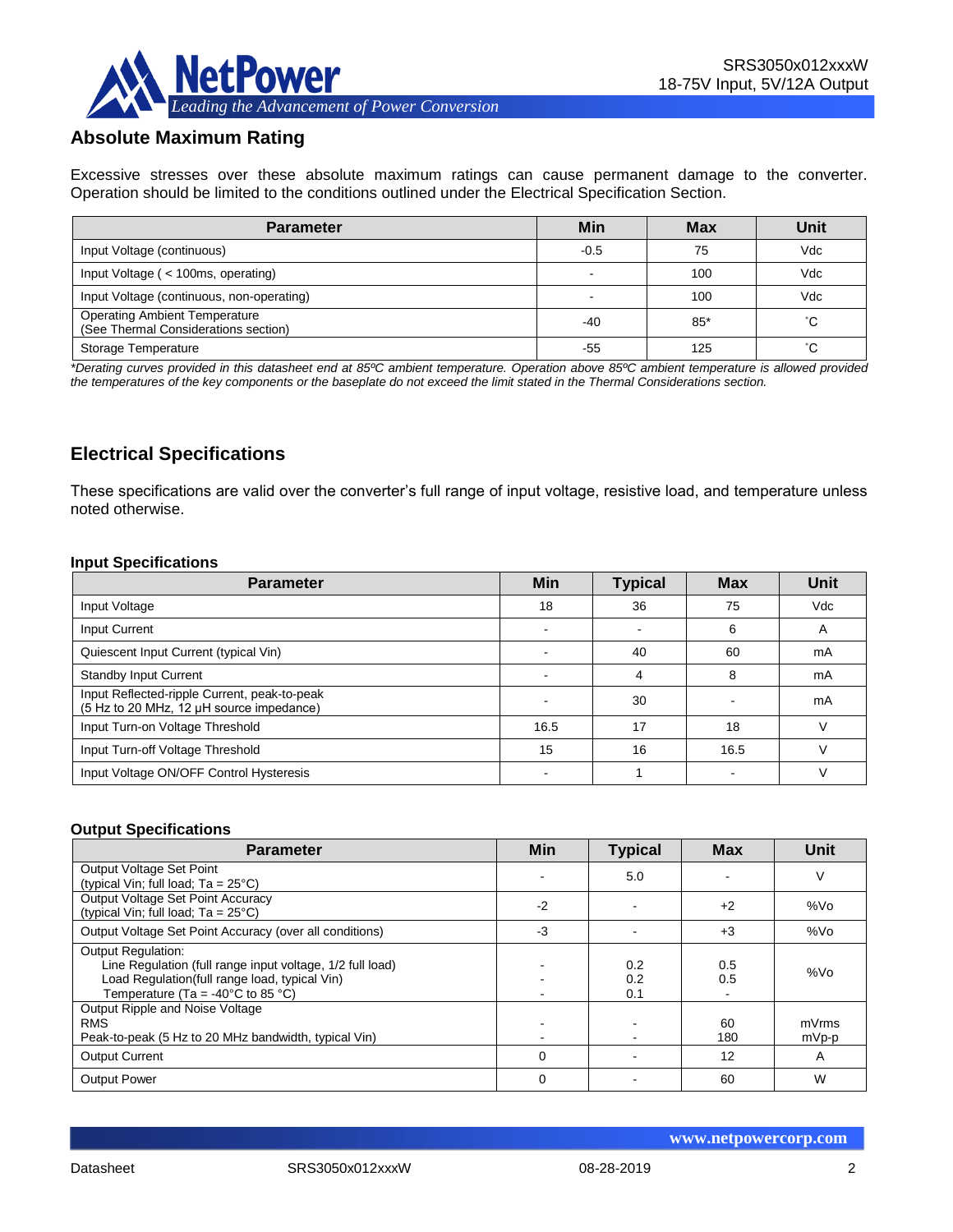

#### **Output Specifications (Continued)**

| <b>Parameter</b>                                                                                                                                                                                                                                        | Min            | <b>Typical</b> | Max   | Unit      |
|---------------------------------------------------------------------------------------------------------------------------------------------------------------------------------------------------------------------------------------------------------|----------------|----------------|-------|-----------|
| Efficiency<br>(typical Vin; full load; $Ta = 25^{\circ}C$ )                                                                                                                                                                                             |                | 90.5           |       | $\%$      |
| <b>Output Ripple Frequency</b>                                                                                                                                                                                                                          | 240            | 260            | 280   | kHz       |
| <b>External Load Capacitance</b>                                                                                                                                                                                                                        |                |                | 7,000 | μF        |
| Startup Delay, duration from enabling signal to Vo reaches 10% of its set<br>point.<br>(typical Vin; full load; $Ta = 25^{\circ}C$ )                                                                                                                    |                | 5              |       | ms        |
| Startup Time, duration for Vo to rise from 10% of its set point to within its<br>regulation band.<br>(typical Vin; full load; $Ta = 25^{\circ}C$ )                                                                                                      |                | 12             |       | ms        |
| Output Over Current Protection Set Point (full load)                                                                                                                                                                                                    | 110            |                | 160   | $\%$      |
| Output Over Voltage Protection Set Point (typical Vo)                                                                                                                                                                                                   | 115            | 130            | 150   | %         |
| Output Trim Range in % of typical Vo                                                                                                                                                                                                                    | 80             |                | 110   | $\%$      |
| Output Remote Sense Range in % of typical Vo                                                                                                                                                                                                            | $\blacksquare$ |                | 10    | $\%$      |
| <b>Dynamic Response</b><br>(typical Vin; $Ta = 25^{\circ}C$ ; load transient 0.1A/ $\mu s$ )<br>Load steps from 50% to 75% of full load:<br>Peak deviation<br>Settling time (within 10% band of Vo deviation)<br>Load step from 75% to 50% of full load |                | 5<br>300       |       | %Vo<br>μs |
| Peak deviation<br>Settling time (within 10% band of Vo deviation)                                                                                                                                                                                       |                | 5<br>300       |       | %Vo<br>μs |

#### **General Specifications**

| <b>Parameter</b>                                                                                                | Min | <b>Typical</b> | <b>Max</b> | <b>Unit</b>  |
|-----------------------------------------------------------------------------------------------------------------|-----|----------------|------------|--------------|
| Remote Enable                                                                                                   |     |                |            |              |
| Logic Low:                                                                                                      |     |                |            |              |
| $ION/OFF = 1.0mA$                                                                                               | 0   | $\sim$         | 1.2        |              |
| $VON/OFF = 0.0V$                                                                                                |     |                | 1.0        | mA           |
| Logic High:                                                                                                     |     |                |            |              |
| $ION/OFF = 0.0UA$                                                                                               | 3.5 |                | 15         |              |
| Leakage Current                                                                                                 | ۰   | $\blacksquare$ | 50         | μA           |
| <b>Isolation Capacitance</b>                                                                                    |     | 1,200          |            | pF           |
| <b>Insulation Resistance</b>                                                                                    | 10  |                |            | $M\Omega$    |
| Calculated MTBF (Telecordia SR-332, 2011, Issue 3), full load, 40°C,<br>60% upper confidence level, typical Vin |     | 10.9           |            | $10^6$ -hour |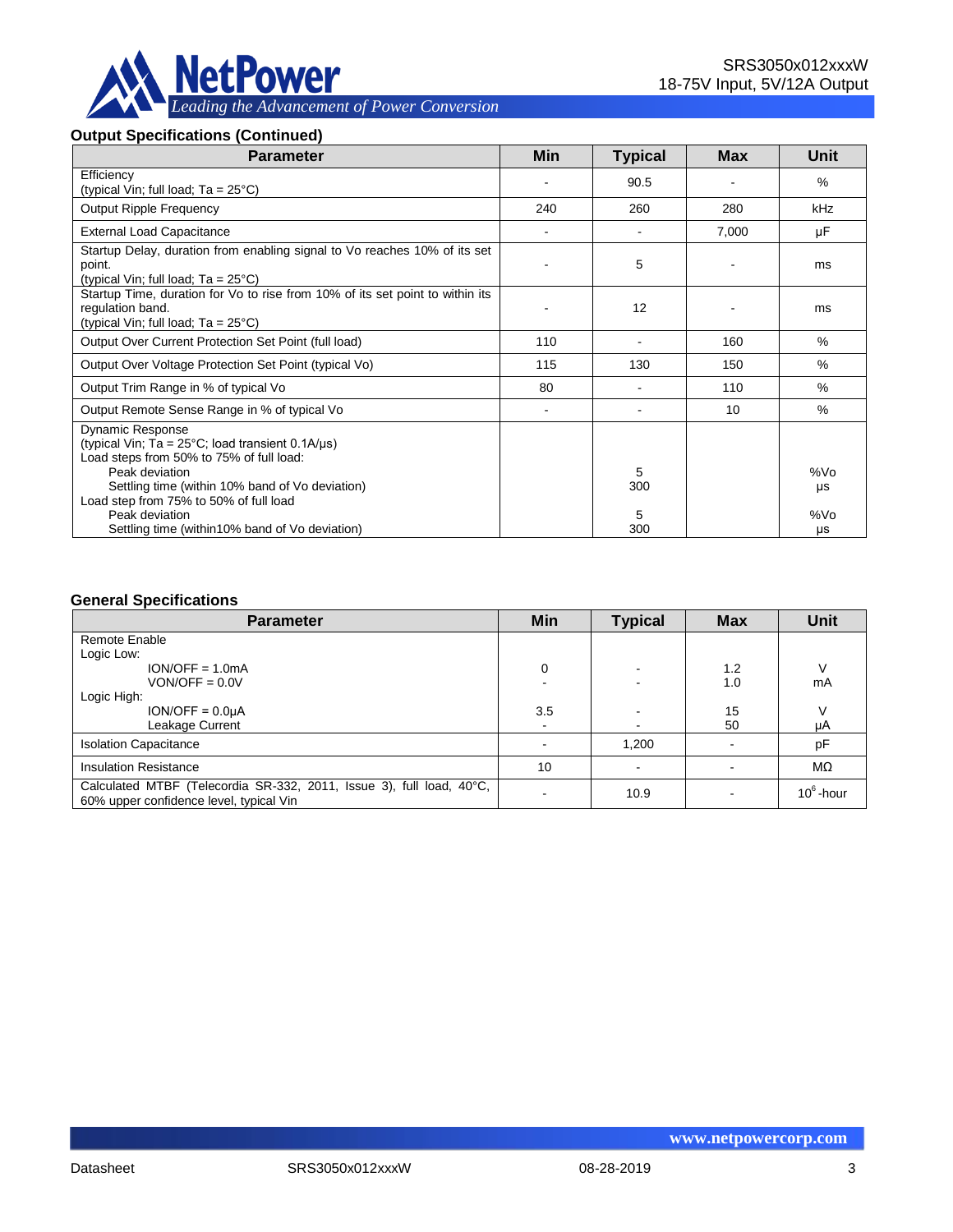

## **Characteristic Curves**

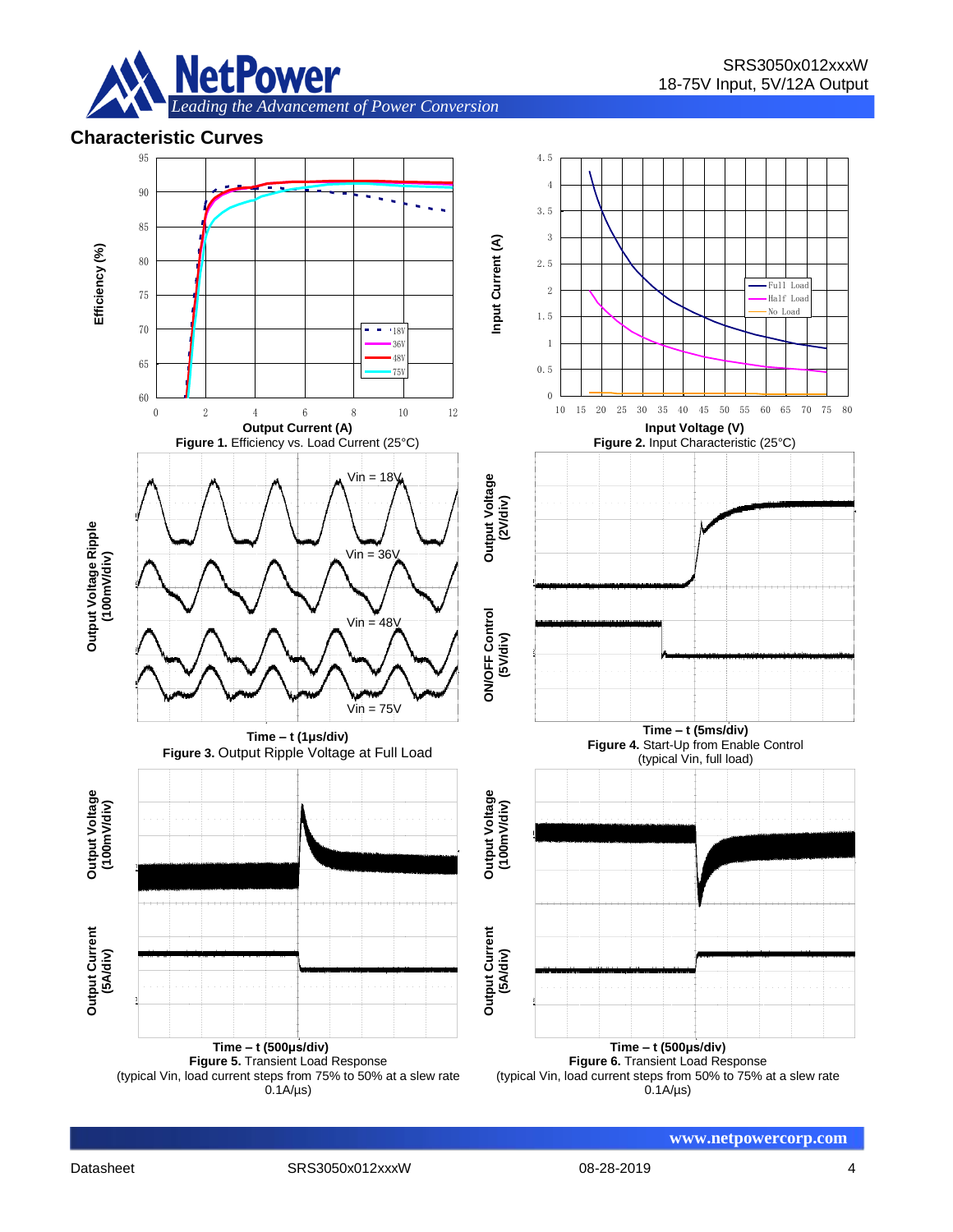





**Figure 8.** Thermal Image for Airflow Direction 3 (12A output, 55°C ambient, 200 LFM, typical Vin, open frame, unit soldered onto a fixture board)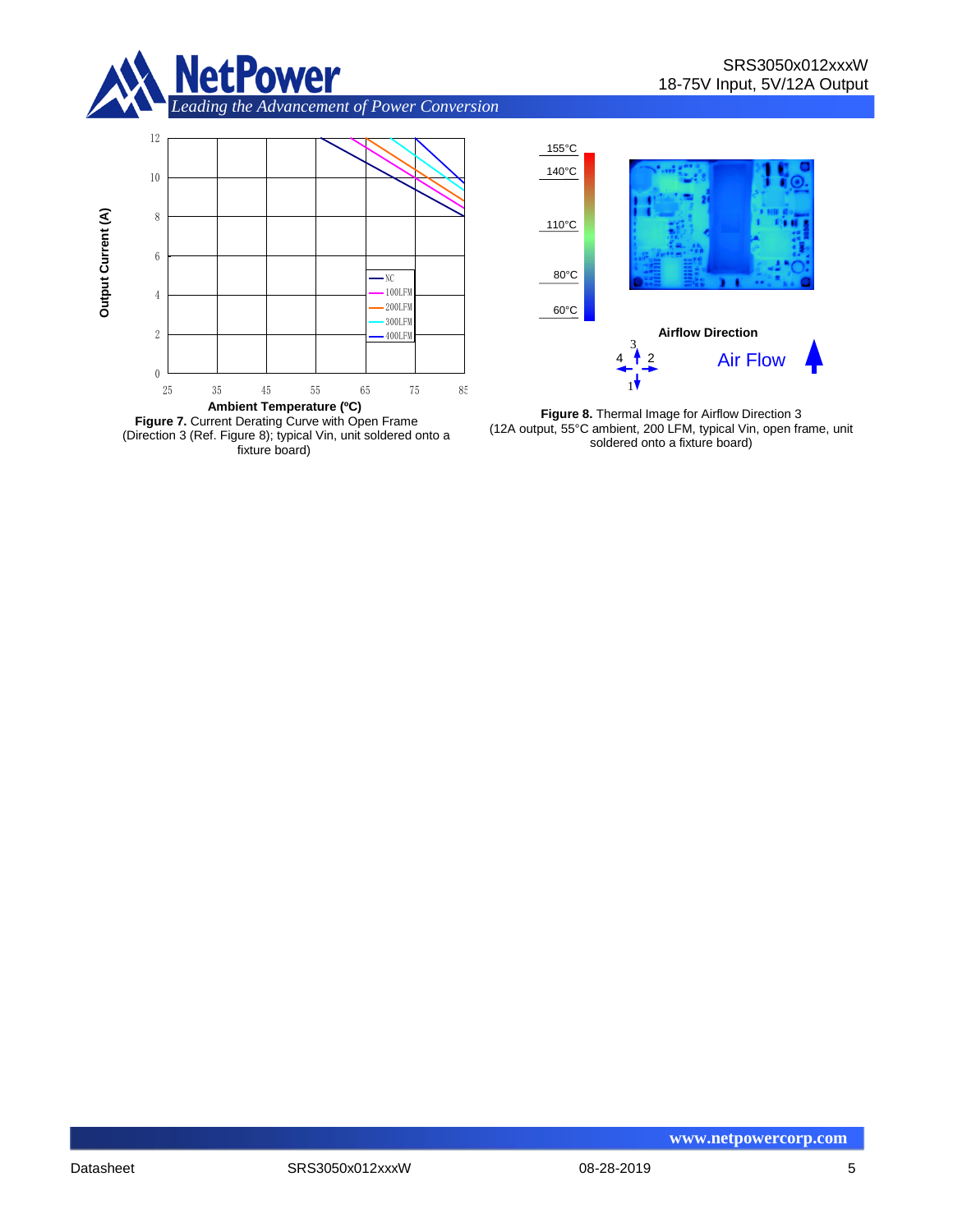



## **Feature Descriptions**

#### **Remote ON/OFF**

The converter can be turned on and off by changing the voltage between the ON/OFF pin and Vin(-). The SRS3 Series of converters are available with factory selectable positive logic and negative logic.

For the negative control logic, the converter is ON when the ON/OFF pin is at a logic low level and OFF when the ON/OFF pin is at a logic high level. For the positive control logic, the converter is ON when the ON/OFF pin is at a logic high level and OFF when the ON/OFF pin is at a logic low level.

With the internal pull-up circuitry, a simple external switch between the ON/OFF pin and Vin(-) can control the converter. A few example circuits for controlling the ON/OFF pin are shown in Figures 9, 10 and 11.

The logic low level is from 0V to 1.2V and the maximum sink current during logic low is 1mA. The external switch must be capable of maintaining a logic-low level while sinking up to this current. The logic high level is from 3.5V to 15V. The converter has an internal pull-up circuit that ensures the ON/OFF pin at a high logic level when the leakage current at ON/OFF pin is no greater than 50μA.



**Figure 9.** Opto Coupler Enable Circuit



**Figure 10.** Open Collector Enable Circuit



**Figure 11.** Direct Logic Drive

#### **Remote SENSE**

The remote SENSE pins are used to sense the voltage at the load point to accurately regulate the load voltage and eliminate the impact of the voltage drop in the power distribution path.

SENSE (+) and SENSE (-) pins should be connected between the points where voltage regulation is desired. The voltage between the SENSE pins and the output pins must not exceed the smaller of 0.5V or 10% of typical output voltage.

[Vout (+) - Vout (-)] - [SENSE (+) - SENSE (-)] <MIN {0.5V, 10%Vo}

When remote sense is not used, the SENSE pins should be connected to their corresponding output pins. If the SENSE pins are left floating, the converter will deliver an output voltage slightly higher than its specified typical output voltage.

#### **Output Voltage Adjustment (Trim)**

The trim pin allows the user to adjust the output voltage set point. To increase the output voltage, an external resistor is connected between the TRIM pin and SENSE(+). To decrease the output voltage, an external resistor is connected between the TRIM pin and SENSE(-). The output voltage trim range is 80% to 110% of the specified typical output voltage.

The circuit configuration for trim down operation is shown in Figure 12. To decrease the output voltage, the value of the external resistor should be

$$
Rdown = (\frac{511}{\Delta} - 10.22)(k\Omega)
$$

**Where**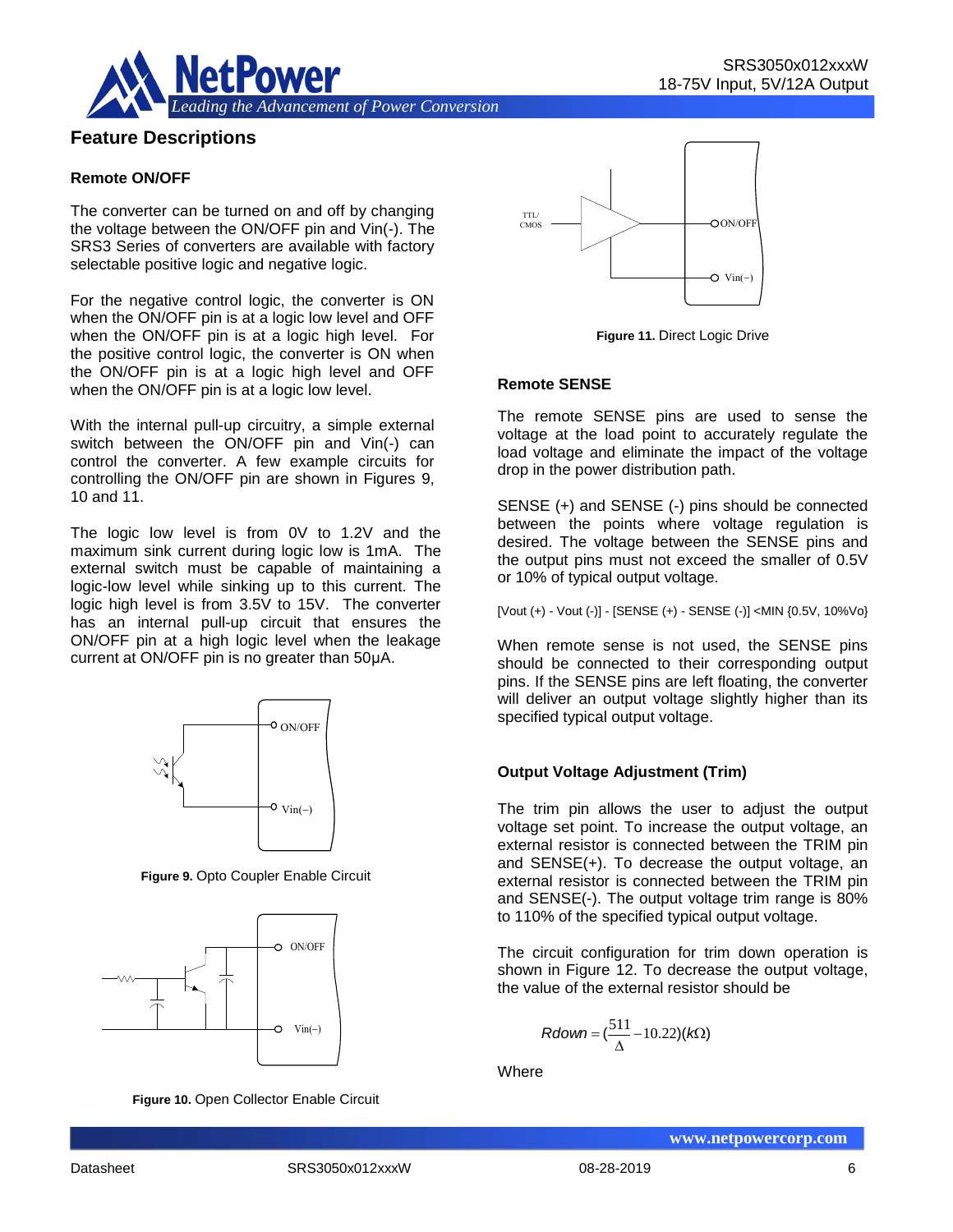

$$
\frac{2m - \text{Vadj}}{\text{Vnom}}
$$

And

 $\Delta = 1$ 

*Vnom Vadj*

V*nom* = Typical Output Voltage V*adj* = Adjusted Output Voltage

The circuit configuration for trim up operation is shown in Figure 13. To increase the output voltage, the value of the resistor should be

$$
Rup = \left(\frac{5.11\text{Vol}(100+\Delta)}{1.225\Delta} - \frac{511}{\Delta} - 10.22\right)(k\Omega)
$$

Where

V*o* = Typical Output Voltage

As the output voltage at the converter output terminals are higher than the specified typical level when using the trim up and/or remote sense functions, it is important to make sure that the voltage at the output terminals does exceed the maximum power rating of the converter as given in the Specifications table.



**Figure 12.**Circuit to Decrease Output Voltage



**Figure 13.**Circuit to Increase Output Voltage

## **Input Under-Voltage Lockout**

This feature prevents the converter from starting until the input voltage reaches the turn-on voltage threshold, and keeps the converter running until the input voltage falls below the turn-off voltage threshold. Both turn-on and turn-off voltage thresholds are defined in the Input Specifications table. The hysteresis prevents oscillations.

## **Output Over-Current Protection (OCP)**

This converter can be ordered in either latch-off or auto-restart version upon OCP, OVP, and OTP.

With the latch-off version, the converter will latch off when the load current exceeds the limit. The converter can be restarted by toggling the ON/OFF switch or recycling the input voltage.

With the auto-restart version, the converter will operate in a hiccup mode (repeatedly try to restart) until the cause of the over-current condition is cleared.

## **Output Over-Voltage Protection (OVP)**

With the latch-off version, the converter will latch off when the output voltage exceeds the limit. The converter can be restarted by toggling the ON/OFF switch or recycling the input voltage.

With the auto-restart version, the converter will operate in a hiccup mode (repeatedly try to restart) until the cause of the over-voltage condition is cleared.

## **Over Temperature Protection (OTP)**

With the latch-off version, the converter will shut down and latch off if an over-temperature condition is detected. The converter has a temperature sensor located at a carefully selected position, which represents the thermal condition of key components of the converter. The thermal shutdown circuit is designed to turn the converter off when the temperature at the sensor reaches 120°C. The module can be restarted by toggling the ON/OFF switch or recycling the input voltage.

With the auto-restart version, the converter will resume operation after the converter cools down.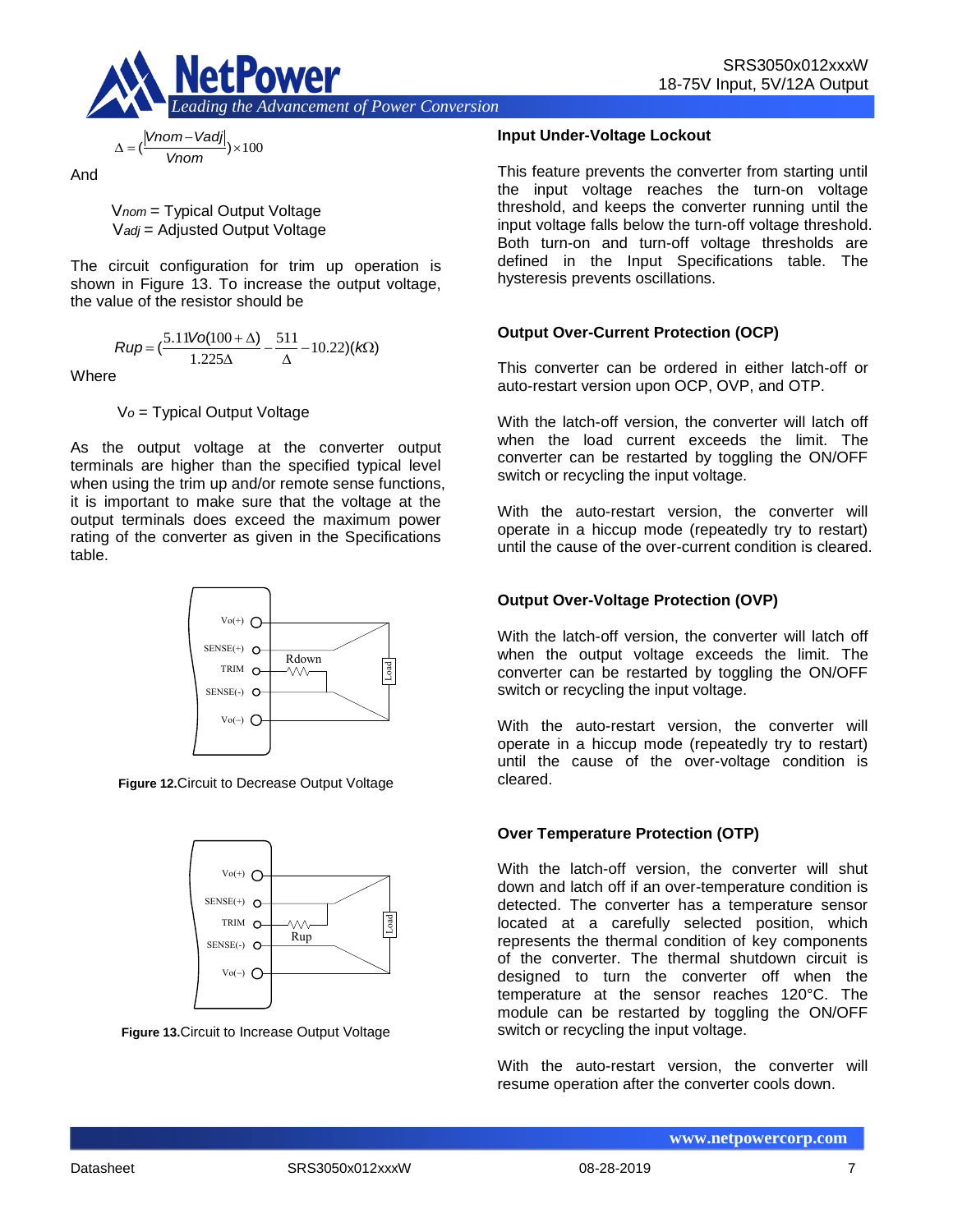

## **Design Considerations**

As with any DC/DC converter, the stability of the SRS3 converters may be compromised if the source impedance is too high or inductive. It's desirable to keep the input source ac-impedance as low as possible. Although the converters are designed to be stable without adding external input capacitors for typical source impedance, it is recommended to add 100  $\mu$ F low ESR electrolytic capacitors at the input of the converter for each 100W output power, which reduces the potential negative impact of the source impedance on the converter stability. These electrolytic capacitors should have sufficient RMS current rating over the operating temperature range.

The converter is designed to be stable without additional output capacitors. To further reduce the output voltage ripple or improve the transient response, additional output capacitors are often used in applications. When additional output capacitors are used, a combination of ceramic capacitors and tantalum/polymer capacitors shall be used to provide good filtering while assuring the stability of the converter.

# **Safety Considerations**

The SRS3 Series of converters is designed in accordance with EN 62368 Safety of Information Technology Equipment Including Electrical Equipment. The converters are recognized by UL in both USA and Canada to meet the requirements in UL 62368, Safety of Information Technology Equipment and applicable Canadian Safety Requirement, and ULc 62368. Flammability ratings of the PWB and plastic components in the converter meet 94V-0.

To protect the converter and the system, an input line fuse is highly recommended on the un-grounded input end.

# **Thermal Considerations**

The SRS3 Series of converters can operate in various thermal environments. Due to the high efficiency and optimal heat distribution, these converters exhibit excellent thermal performance.

The maximum allowable output power of any power

converter is usually determined by the electrical design and the maximum operating temperature of its components. The SRS3 Series of converters have been tested comprehensively under various conditions to generate the derating curves with the consideration for long term reliability.

The thermal derating curves are highly influenced by the test conditions. One of the critical variables is the interface method between the converter and the test fixture board. There is no standard method in the industry for the derating tests. Some suppliers use sockets to plug in the converter, while others solder the converter into the fixture board. It should be noted that these two methods produce significantly different results for a given converter. When the converter is soldered into the fixture board, the thermal performance of the converter is significantly improved compared to using sockets due to the reduction of the contact loss and the thermal impedance from the pins to the fixture board. Other factors affecting the results include the board spacing, construction (especially copper weight, holes and openings) of the fixture board and the spacing board, temperature measurement method and ambient temperature measurement point. The thermal derating curves in this datasheet are obtained using a PWB fixture board and a PWB spacing board with no opening, a board-to-board spacing of 1", and the converter is soldered to the test board with thermal relieves.

Note that the natural convection condition was measured at 0.05 m/s to 0.15 m/s (10ft./min. to 30 ft./min.

## **Heat Transfer without a Baseplate**

With single-board DC/DC converter designs, convection heat transfer is the primary cooling means for converters without a baseplate. Therefore, airflow speed should be checked carefully for the intended operating environment. Increasing the airflow over the converter enhances the heat transfer via convection.

Figure 14 shows a recommended temperature monitoring point for open frame modules. For reliable operation, the temperature at this location should not continuously exceed 120 °C.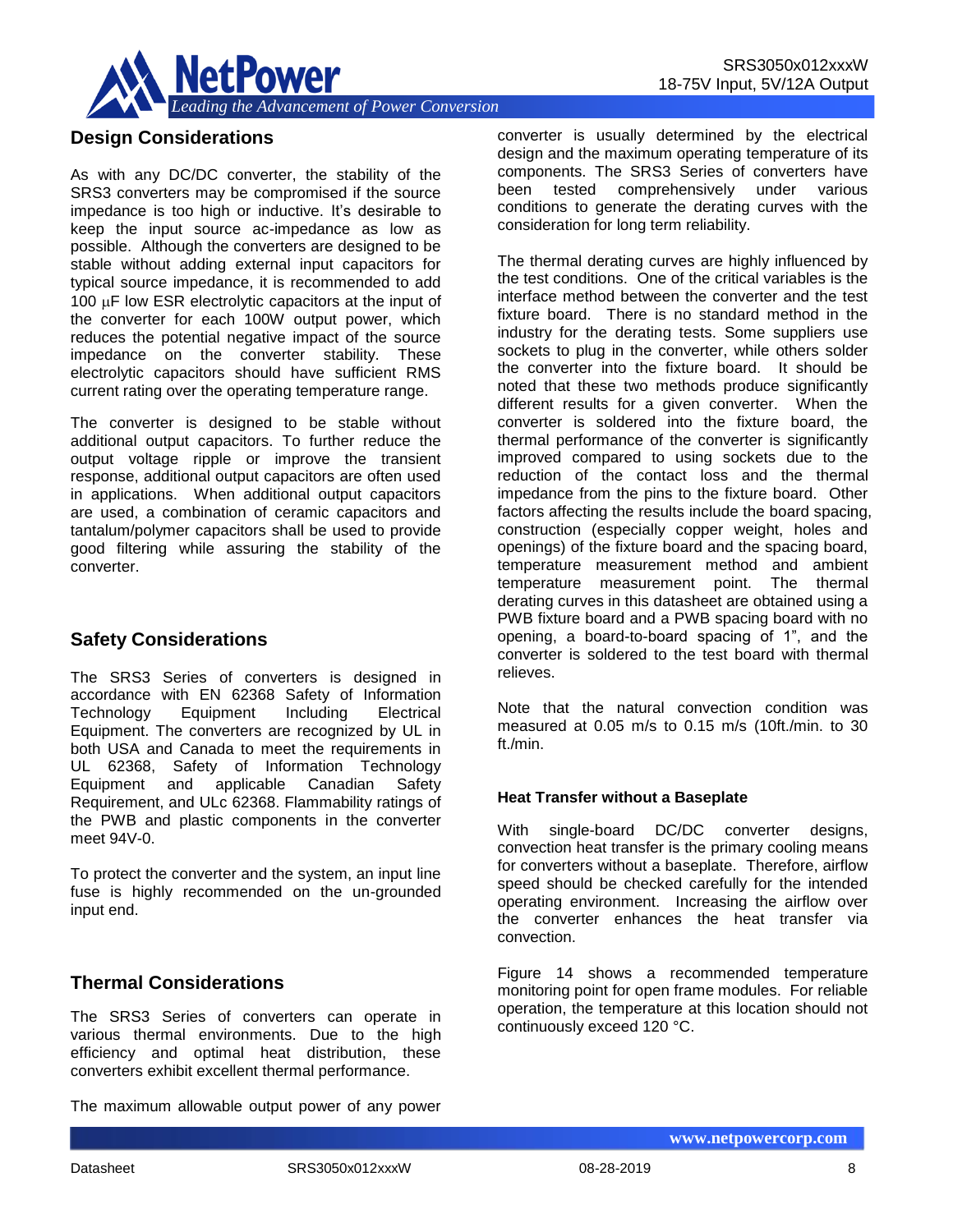



**Figure 14.** Temperature Monitoring Locations

#### **Heat Transfer with a Baseplate**

The SRS3 Series of converters has the option of using a baseplate for enhanced thermal performance.

The typical height of the converter with the baseplate option is 0.50''. The use of an additional heatsink or cold-plate can further improve the thermal performance of the converter.

For reliable operation, the baseplate temperature should not continuously exceed 100 °C

# **EMC Considerations**

The EMC performance of the converter is related to the layout and filtering design of the customer board. Careful layout and adequate filtering around the converter are important to confine noise generated by the switching actions in the converter and to optimize system EMC performance.